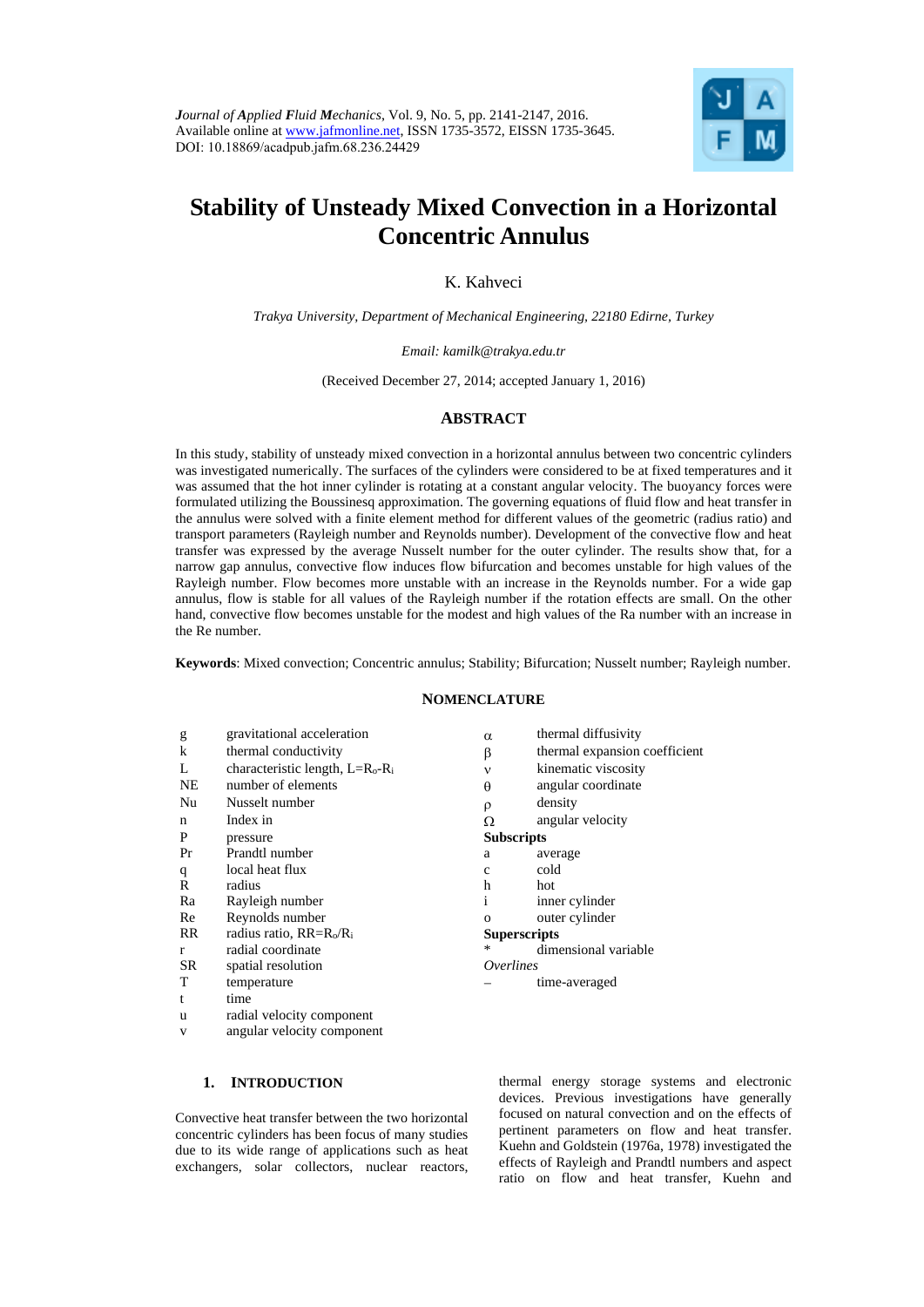Goldstein (1976b) and Fattahi *et al*. (2010) conducted an experimental and theoretical study on the effects of eccentricity of the cylinders on natural convection. Ashorynejad *et al*. (2013) studied the effects of magnetic field on natural convective flow and heat transfer. Shaija and Narasimham (2009) conducted a numerical investigation on the effects of surface radiation on natural convection heat transfer. Abu-Nada *et al*. (2008) studied the effects of nanofluid usage on natural convection. There are also several studies on mixed convection in the literature, although limited in numbers. Yang and Farouk (1992) investigated the mixed convection in a horizontal annulus with a heated rotating inner cylinder for a wide range of governing parameters. Khanafer and Chamka (2003) examined mixed convection within a horizontal annulus and found that the Richardson number plays a significant role on heat transfer characteristics within the annulus. Yoo (1998) investigated mixed convection between two horizontal concentric cylinders with a cooled rotating outer cylinder and concluded that heat transfer decreases as the Reynolds number increases.

Under certain conditions, annular flow shows a multiplicity of solutions called the bifurcation phenomenon associated with the hydrodynamic and/or thermal instabilities (Chung *et al*. 1999). Bifurcative natural convection in a horizontal concentric annulus was investigated by Chung *et al*. (1999). It was found that the instability is thermal for high critical Rayleigh number and the hydrodynamic instability is compatible with the thermal instability for moderate critical Rayleigh number. In another study, Yu *et al*. (2012) observed that more stable flow patterns are seen for a relatively wide-gap annulus; on the contrary, convective flow in a narrow-gap annulus tends to induce flow bifurcation and to become unstable.

As it can be seen from the aforementioned studies, the majority of the studies are on steady-state characteristics of the convective flow and heat transfer in an annulus. However, knowledge on the transient character of the problem, which carries great practical importance, is quite limited. Therefore, effects of pertinent parameters on the stability of unsteady mixed convective flow in a horizontal concentric annulus were investigated numerically in this study.

## **2. ANALYSIS**

Geometry and coordinate system used in the study is seen in Fig. 1. The radius of the inner cylinder at temperature  $T<sub>h</sub>$  is  $R<sub>i</sub>$ , while the radius of the cold outer cylinder at  $T_c$  is  $R_0$ . The fluid in the annulus is initially stagnant and its temperature is equal to the temperature of the outer cylinder. It was assumed that the temperature of the inner cylinder is suddenly (at  $t=0$ ) increased and maintained at this temperature. Taylor vortices were assumed not to develop in the annulus. The governing equations were derived under the assumptions that the flow is two dimensional and laminar, the fluid is incompressible and has constant thermophysical

properties. The buoyancy forces were assumed to be expressed using the Boussinesq approximation. The governing equations can then be written in a non-dimensional form as follows:



**Fig. 1. Geometry and coordinate system.** 

$$
\frac{\partial u}{\partial r} + \frac{u}{r} + \frac{1}{r} \frac{\partial v}{\partial \theta} = 0
$$
\n(1)  
\n
$$
\frac{\partial u}{\partial t} + u \frac{\partial u}{\partial r} + \frac{v}{r} \frac{\partial u}{\partial \theta} - \frac{v^2}{r} = -\frac{\partial P}{\partial r} + \frac{1}{Re} \left[ \frac{\partial}{\partial r} \left( \frac{1}{r} \frac{\partial (ur)}{\partial r} \right) + \frac{1}{r^2} \frac{\partial^2 u}{\partial \theta^2} - \frac{2}{r^2} \frac{\partial v}{\partial \theta} \right] + \frac{Ra}{Pr Re^2} T \cos \theta
$$
\n(2)  
\n
$$
\frac{\partial v}{\partial t} + u \frac{\partial v}{\partial r} + \frac{v}{r} \frac{\partial v}{\partial \theta} + \frac{vu}{r} = -\frac{1}{r} \frac{\partial P}{\partial \theta} + \frac{1}{Re} \left[ \frac{\partial}{\partial r} \left( \frac{1}{r} \frac{\partial (vr)}{\partial r} \right) \right]
$$

$$
+\frac{1}{r^2}\frac{\partial^2 v}{\partial \theta^2} + \frac{2}{r^2}\frac{\partial u}{\partial \theta}\bigg] + \frac{Ra}{Pr Re^2}Tr \sin \theta
$$
\n(3)

$$
\frac{\partial T}{\partial t} + u \frac{\partial T}{\partial r} + \frac{v}{r} \frac{\partial T}{\partial \theta} - \frac{1}{\text{Re} \Pr} \left[ \frac{1}{r} \frac{\partial}{\partial r} \left( r \frac{\partial T}{\partial r} \right) + \frac{1}{r^2} \frac{\partial^2 T}{\partial \theta^2} \right]
$$
\n(4)

where u and v are the dimensionless radial and angular velocity, and P is the dimensionless pressure. The dimensionless parameters, Prandtl, Reynolds and Rayleigh numbers are defined as:

$$
Pr = \frac{V}{\alpha}, Re = \frac{\Omega R_i L}{V}, Ra = \frac{g \beta (T_h - T_c) L^3}{V \alpha}
$$
 (5)

where v,  $\alpha$ ,  $\Omega$ ,  $\beta$  are the kinematic viscosity, thermal diffusivity, angular velocity, and the thermal expansion coefficient, respectively. L is the characteristic length chosen as the gap between the two cylinders, i.e.,  $L=R_0-R_i$ . The following dimensionless variables are used in the nondimensionalization of the governing equations: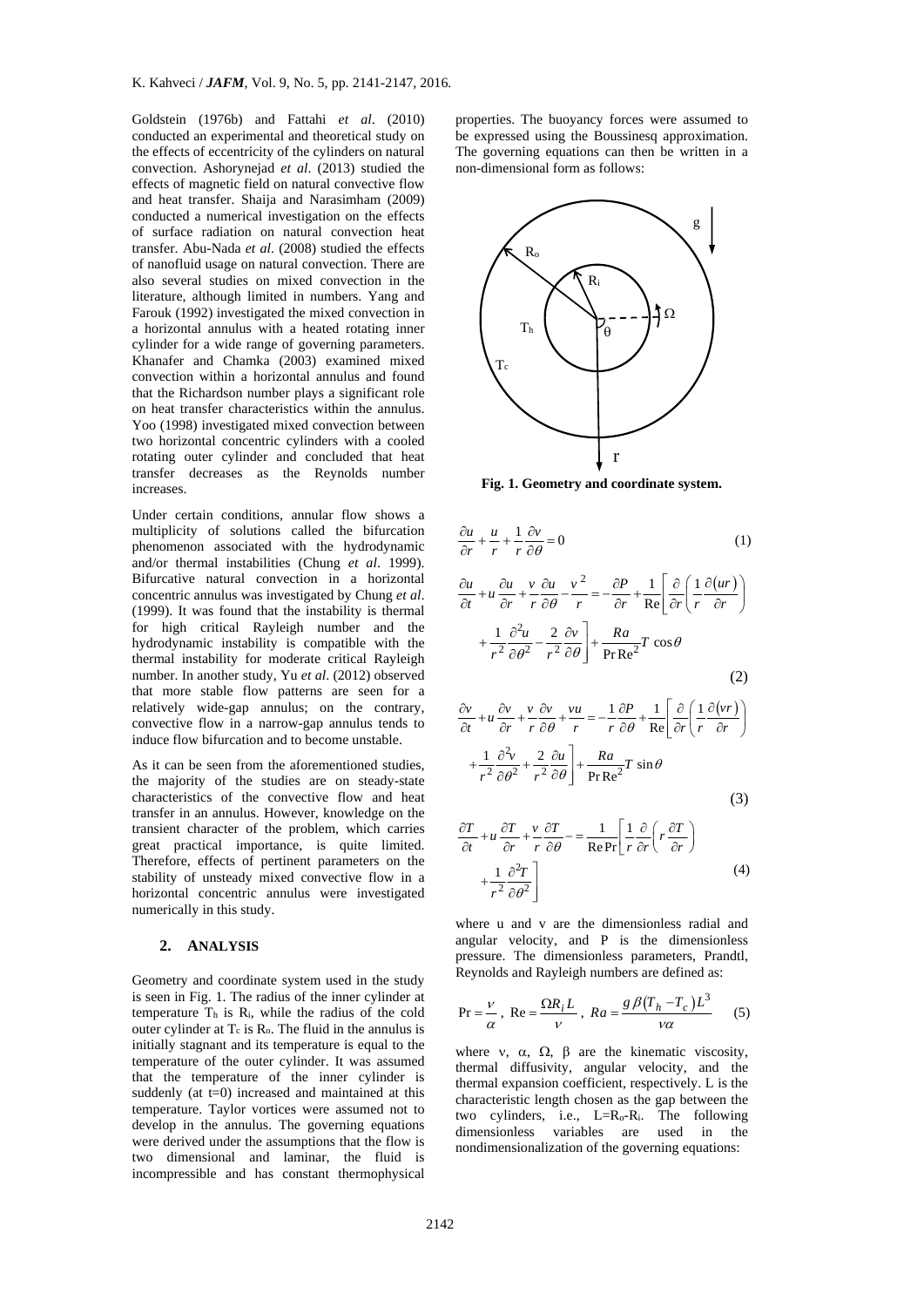$$
r = \frac{r^*}{L}, u = \frac{u^*}{\Omega R_i}, v = \frac{v^*}{\Omega R_i},
$$
  

$$
P = \frac{1}{\rho(\Omega R_i)^2} v^*, t = \frac{t^*}{L/(\Omega R_i)}
$$
 (6)

The governing equations are subjected to the following initial and boundary conditions:

$$
u = 0, v = 0, T = 0 \text{ at } t = 0
$$
\n(7)

$$
u = 0 \, , \, v = 1 \, , \, T = 1 \, \, at \ \ r = R_i \, \, / \, L \tag{8}
$$

$$
u = 0, v = 0, T = 0 \t at r = R_o / L \t (9)
$$

Nusselt number is one of the most important dimensionless parameters in convective heat transfer. The local Nusselt number for the outer cylinder can be defined as:

$$
Nu = R_o \ln \frac{R_o}{R_i} \frac{qL}{k(T_h - T_c)}
$$
(10)

where q is the local heat flux and k is the thermal conductivity of the fluid. The average Nusselt number can then be expressed as:

$$
Nu_a = \frac{1}{2\pi} \int_0^{2\pi} Nu d\theta \tag{11}
$$

The overall heat transfer during the course of flow development can be presented by the time-averaged Nusselt number defined as:

$$
\overline{Nu}_a = \frac{1}{t_{total}} \int_0^{t_{total}} Nu_a dt
$$
 (12)

where t<sub>total</sub> is the total time duration.

### **3. RESULTS AND DISCUSSION**

The governing equations presented in the previous section were iteratively solved with a finite element modelling and simulation software (Comsol 4.2). The domain was meshed with triangular mesh elements. The temporal and spatial terms in the governing equations were discretized using a second-order implicit scheme. Absolute convergence criteria were selected as 10-4 for the velocities and  $10^{-6}$  for the temperature. In order to verify the accuracy of the results, the average Nu numbers obtained in this study for the natural convection were compared with the correlation results developed by Yu *et al*. (2012). As it can be seen in Table 1, there is a good agreement between the results. In this study, a test was also conducted for the selection of spatial and temporal resolutions suitable for a certain accuracy of the solution. In this test, 3 different cell numbers and 2 different time-step intervals were considered, as it can be seen in Table 2. For each case, relative deviation was given with reference to the fine spatial and temporal resolutions. The results show that the relative deviation is smaller if the centrifugal forces are at important levels (Re=100). The relative deviation is at 3% for the coarse grid resolution. The deviation gets smaller values than 1% if the

spatial resolution is normal. Additionally, when a normal spatial resolution is used, results become insensitive to the time-step interval. Using a smaller time-step interval provides only a 0.2% decrease in the relative deviation. Considering the results given in Table 2, a fine spatial resolution and a time-step interval of  $5x10^{-4}$  for Re=1 and a time-step interval of  $5x10^{-2}$  for the Re=100 were used in this study.

The flow and heat transfer in the annulus were investigated for three different values of the Rayleigh number (Ra=  $10^4$ ,  $10^5$ , and  $10^6$ ) in this study. The radius ratio, RR, was selected as 1.5 for the narrow gap annulus and RR=3.0 for the wide gap annulus. Two different values of the Reynolds number were considered (Re=1 and 100). The Prandtl number was fixed at Pr=7.0, and the computations were performed up to a time duration of  $t=3$  for the Re=1 and  $t=300$  for the Re=100. Relative importance of the buoyancy and centrifugal forces to one another is determined by the Richardson number described as Ri=Gr/Re2. Typically, the buoyancy forces are negligible if Ri<0.1, centrifugal forces are negligible if Ri>10, and neither are negligible if  $0.1 < Ri < 10$ .

**Table 1 Comparison of the time-averaged Nusselt numbers along the outer cylinder for natural convection** 

| RR  | Ra              | Yu et al. (2012) | <b>Present Study</b> |  |
|-----|-----------------|------------------|----------------------|--|
| 1.5 | 10 <sup>4</sup> | 1.34             | 1.32                 |  |
|     | 10 <sup>5</sup> | 2.49             | 2.48                 |  |
|     | 10 <sup>6</sup> | 4.64             | 4.60                 |  |
| 3.0 | 10 <sup>4</sup> | 1.26             | 1.25                 |  |
|     | $10^{5}$        | 2.16             | 2.12                 |  |
|     | $\Omega6$       | 3.73             | 3.68                 |  |

**Table 2 The time-averaged Nusselt numbers for different combinations of spatial and temporal**  resolutions ( $RR = 3.0$  and  $Ra = 10^6$ ).

| Re  | <b>SR</b> | <b>NE</b> | $\Delta t$         | Nu <sub>a</sub> | Dv. % |
|-----|-----------|-----------|--------------------|-----------------|-------|
|     | Coarse    | 6078      | $1x10^{-3}$        | 3.343           | 3.00  |
|     | Normal    | 20316     | $1x10^{-3}$        | 3.449           | 0.87  |
|     | Normal    | 20316     | $5x10^{-4}$        | 3.449           | 0.84  |
|     | Fine      | 48834     | $5x10^{-4}$        | 3.446           | 0.00  |
| 100 | Coarse    | 6078      | $1 \times 10^{-1}$ | 3.324           | 1.21  |
|     | Normal    | 20316     | $1 \times 10^{-1}$ | 3.389           | 0.74  |
|     | Normal    | 20316     | $5x10^{-2}$        | 3.383           | 0.55  |
|     | Fine      | 48834     | $5x10^{-2}$        | 3.365           | 0.00  |

The development of convective flow and heat transfer was presented by the average Nusselt number along the outer cylinder in this study. The evolution of the average Nusselt number along the outer cylinder is seen in Fig. 2 for the narrow gap annulus  $(RR=1.5)$  and  $Re=1$ . Until the fluid particles heated through the inner hot cylinder reach the outer cylinder, the temperature gradient does not develop on the outer cylinder, and therefore the average Nusselt number is zero at the initial stage of the flow as it can be seen in Fig. 2. This stage becomes shorter with the increase of the Rayleigh number depending on the stronger natural convection currents. After this initial stage, a sudden increase in the average Nu number is seen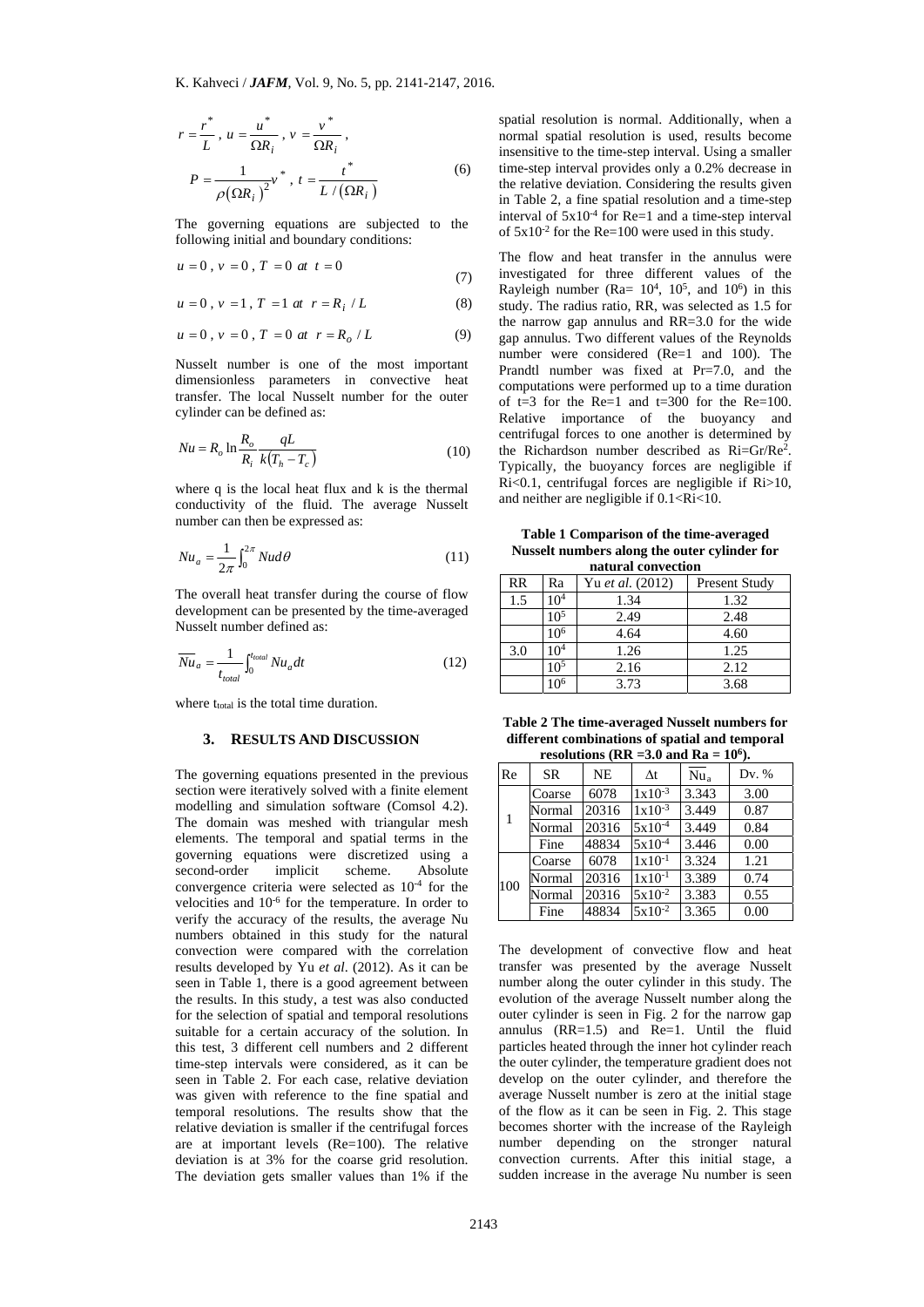due to the developing thermal gradient. Increasing trend in the average Nu number continues at a modest level until the steady state flow condition is reached. In high Ra numbers, the average Nu number exhibits an oscillatory behavior, following a primary overshoot, due to the flow bifurcation as the convective flow is unstable. Similar trend in the average Nu number was also observed by Yu *et al*. (2012). The results for the Re=100 are given in Fig. 3. The centrifugal forces are dominant for the Ra=104, both buoyancy forces and centrifugal forces are important for the  $Ra=10^5$ , and buoyancy forces are dominant for the Ra=106. As it can be seen in Fig. 3, a decrease in the average Nu number is observed with an increase in the Reynolds number as the centrifugal forces are dominant over buoyancy forces. From the comparison of Figs. 2 and 3, it can be observed that the amplitude of the oscillations gets higher values with increasing Re number. This shows that the convective flow becomes more unstable with an increase in the Re number. Similar behavior was also observed in the study performed by Choi and Kim (1995).





**Fig. 3. Average Nusselt number along the outer cylinder for RR=1.5 and Re=100.** 

The evolution of the average Nusselt number along the outer cylinder is seen in Fig. 4 for the wide gap annulus (RR=3.0) and Re=1. As opposed to the flow in the narrow gap annulus, convective flow is stable and steady state is attained after the developing stage for all values of the Ra number. The overshoots in the early stage of the flow are still exist, but their span and altitude get smaller

values. As it can be seen in Fig. 5, convective flow is unstable for high values of the Rayleigh number for the Re=100. As the Reynolds number increases, flow becomes unstable as the rotation of the inner cylinder contributes instabilities when the buoyancy forces are at important levels. Flow is also unstable for the  $Ra=10^5$  as opposed to the flow in the narrow annulus as the viscous forces contributing flow stability are less effective for the wide gap annulus. Furthermore, oscillation period gets higher values and a more regular oscillatory behavior is observed for the Ra= $10^5$  with respect to Ra= $10^6$ .



**Fig. 4. Average Nusselt number along the outer cylinder for RR=3.0 and Re=1.** 



**Fig. 5. Average Nusselt number along the outer cylinder for RR=3.0 and Re=100.** 

The streamlines and isotherms at a final stage of the flow are seen in Fig. 6 for the  $RR=1.5$  and  $Re=1$ . The centrifugal forces are at negligible levels due to the low Reynolds number and the flow is formed with the natural convection currents as a result of the buoyancy forces. The heated fluid particles ascend along the inner cylinder until they reach the outer cylinder. Then they move downward along the outer cylinder while they are cooled. Their flow paths are completed as the colder fluid particles are entrained to the ascending fluid particles. As a result, cellular flow structures form on the left and right regions of the annulus. Convective flow is weak and viscous forces are dominant over the buoyancy forces for the Ra=10<sup>4</sup>. Therefore, heat transfer is conduction-dominant and isotherms are almost in circular pattern in accordance with the circumference curves of the inner and outer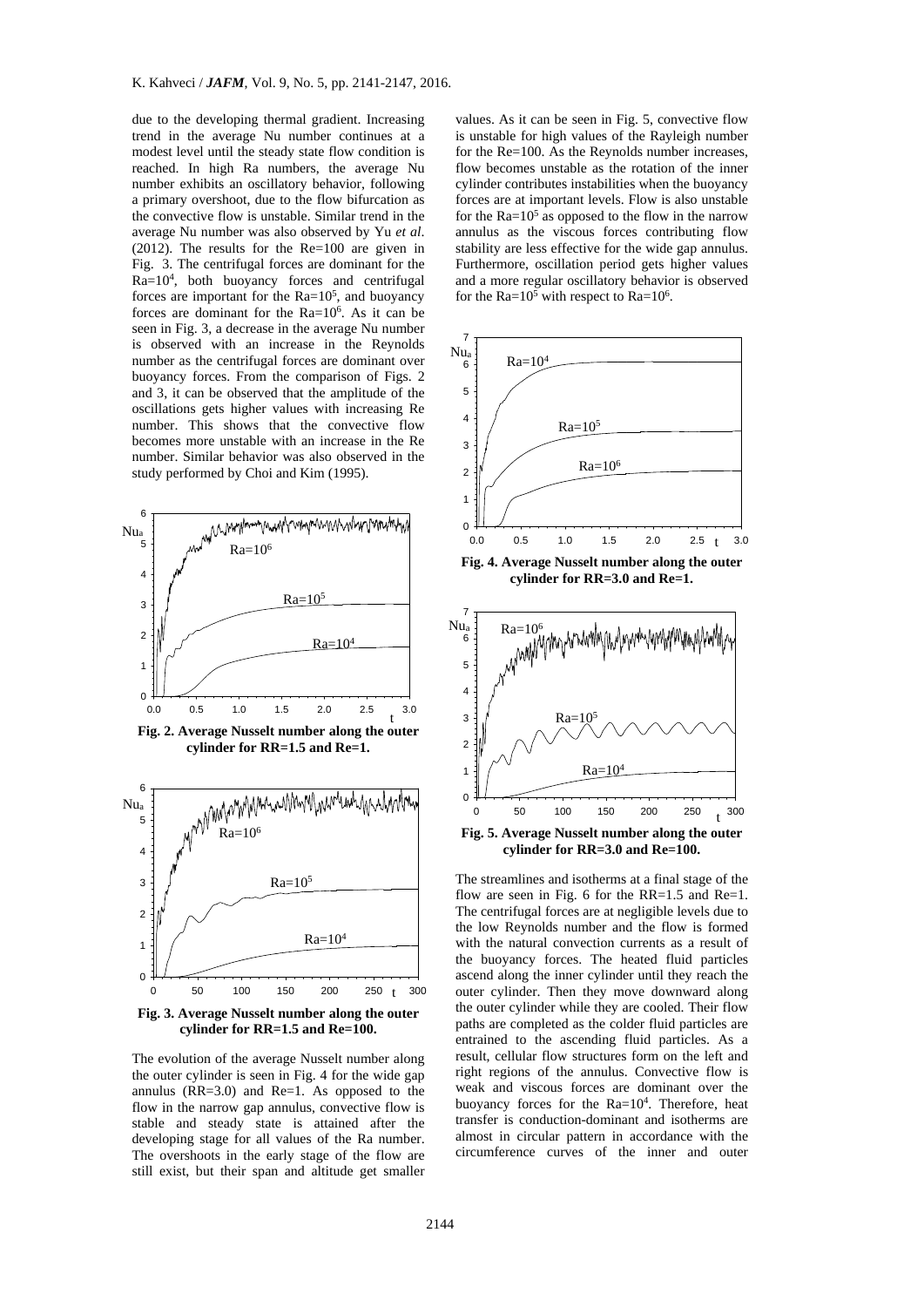

**Fig. 6. Streamlines (top) and isotherms (bottom) for RR=1.5 and Re=1.** 



**Fig. 7. Streamlines (top) and isotherms (bottom) RR=1.5 and Re=100.** 

cylinders. Flow evolves into boundary layer flow regime with the increasing Ra number depending on the high strength of convection. Thus, plateau formations are seen in the isotherms at the core region of the annulus for high Ra numbers. As it can also be seen from Fig. 6 that flow and heat transfer patterns are nearly symmetrical for the stable flow at  $Ra=10^4$  and  $Ra=10^5$ . Although the locations of the recirculating cells on the left and right region of the annulus exhibit asymmetry about the vertical symmetric line, the isotherms are symmetrical on both regions. For the  $Ra=10^6$ , the symmetry breaks down as the flow becomes unstable due to the presence of multicellular flow structure. In this flow regime, fluid particles on the upper part of the annulus no longer ascends vertically along the symmetry line and shifts to the left, which indicates the presence of flow bifurcation.

The streamlines and isotherms are seen in Fig. 7 for

the RR=1.5 and Re=100. The centrifugal forces are dominant for the  $Ra=10^4$ . Therefore, the streamlines and isotherms are nearly in circular patterns. A clockwise rotating cellular structure emerges with the effect of natural convection currents on the top right corner of the annulus. For the  $Ra=10^5$ , both the centrifugal and buoyancy forces are in important levels. The heated flow particles along the inner cylinder on the left part of the annulus are carried to the right of the annulus with the effect of the centrifugal forces. Then they are shifted to the right and begin to move upwards by the effect of buoyancy forces until they reach the top of the outer cylinder. Finally, they begin to descend along the cold outer cylinder and complete their flow paths. This cellular flow structure encompasses around 2/3rds of the annulus. A secondary cellular flow develops on the lower left part of the annulus. The heated flow particles on this region move upwards. However, due to the other circular flow, they are shifted to the left towards the outer cylinder and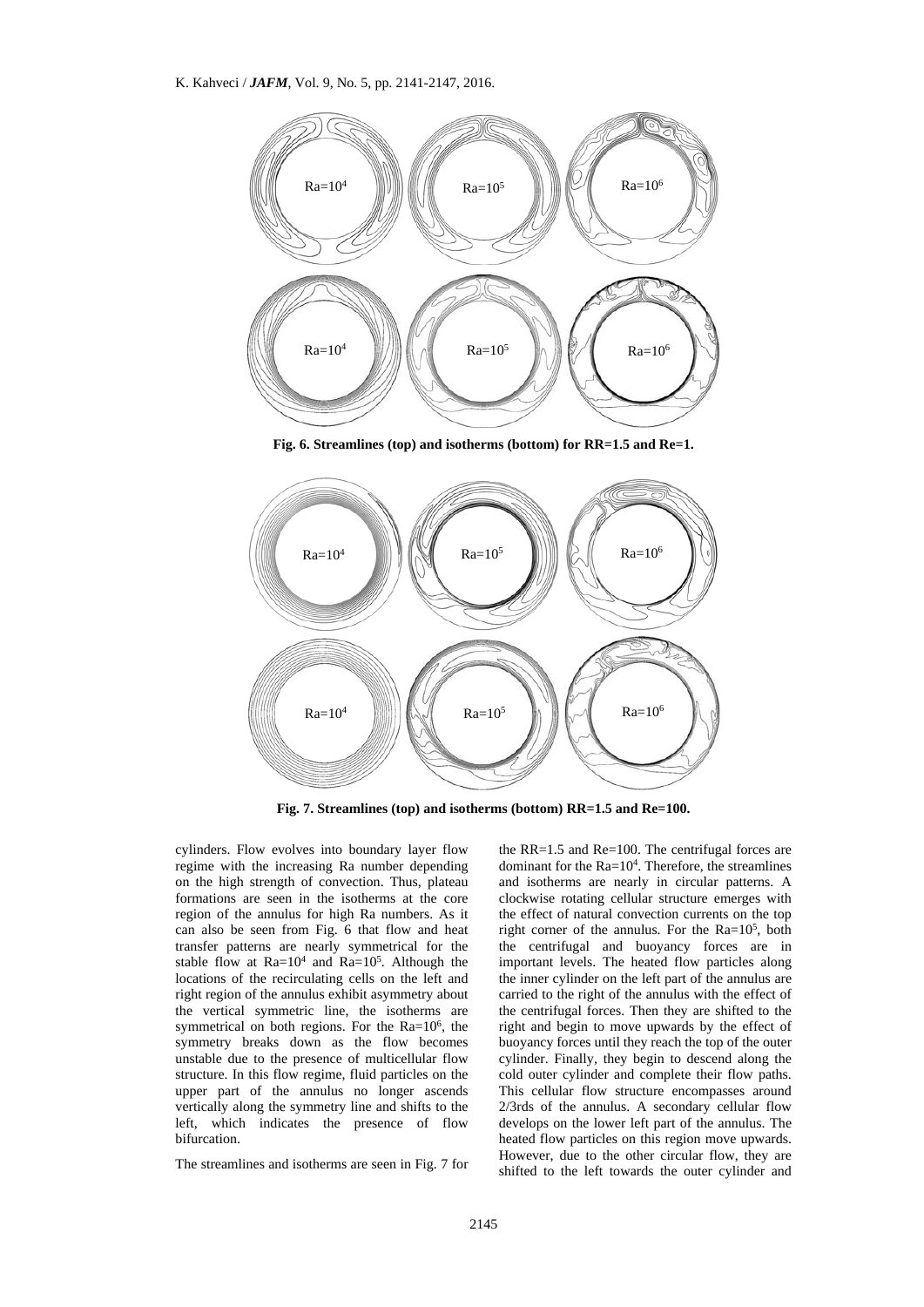

**Fig. 8. Streamlines (top) and isotherms (bottom) for RR=3.0 and Re=1.** 



**Fig. 9. Streamlines (top) and isotherms (bottom) for RR=3.0 and Re=100.** 

then move downwards and complete the flow paths. As it can be observed from the isotherms, the relatively cold area at the bottom of the annulus is shifted to the left due to this flow structure. For the Ra=106, flow is unstable and a multicellular flow is present for both the left and the right regions of the annulus. The place where the flow particles shift towards the outer wall on the left region is closer to the symmetry axis as the buoyancy forces are dominant.

The streamlines and isotherms are seen in Fig. 8 for the RR=3.0 and Re=1. Similar to the narrow gap annulus, cellular flow is present on both side of the annulus. The cells rotate clockwise on the right region of the annulus, while the cells rotate counterclockwise on the left region of the annulus. Flow and heat transfer patterns are nearly symmetrical for all the Rayleigh numbers. This indicates that the flow is stable and develops towards a steady state

flow regime.

The streamlines and isotherms are seen in Fig. 9 for the RR=3.0 and Re=100. For the  $Ra=10^4$  and  $Ra=10^5$ , flow and heat transfer patterns are similar to those of the narrow gap annulus. For the  $Ra=10^6$ , cellular flow is present on the right and left regions of the annulus. These flow patterns are similar to those of the  $Ra=10^5$ . However, a third circular flow develops on the upper region of the annulus for the Ra=106. As it was stated before, rotation of the inner cylinder tends to induce flow bifurcation when the buoyancy effects are important. As a result, convective flow is unstable for the  $Ra=10^5$ and  $Ra=10^6$ .

### **4. CONCLUSION**

In this study, stability of unsteady mixed convection in a horizontal annulus between two concentric